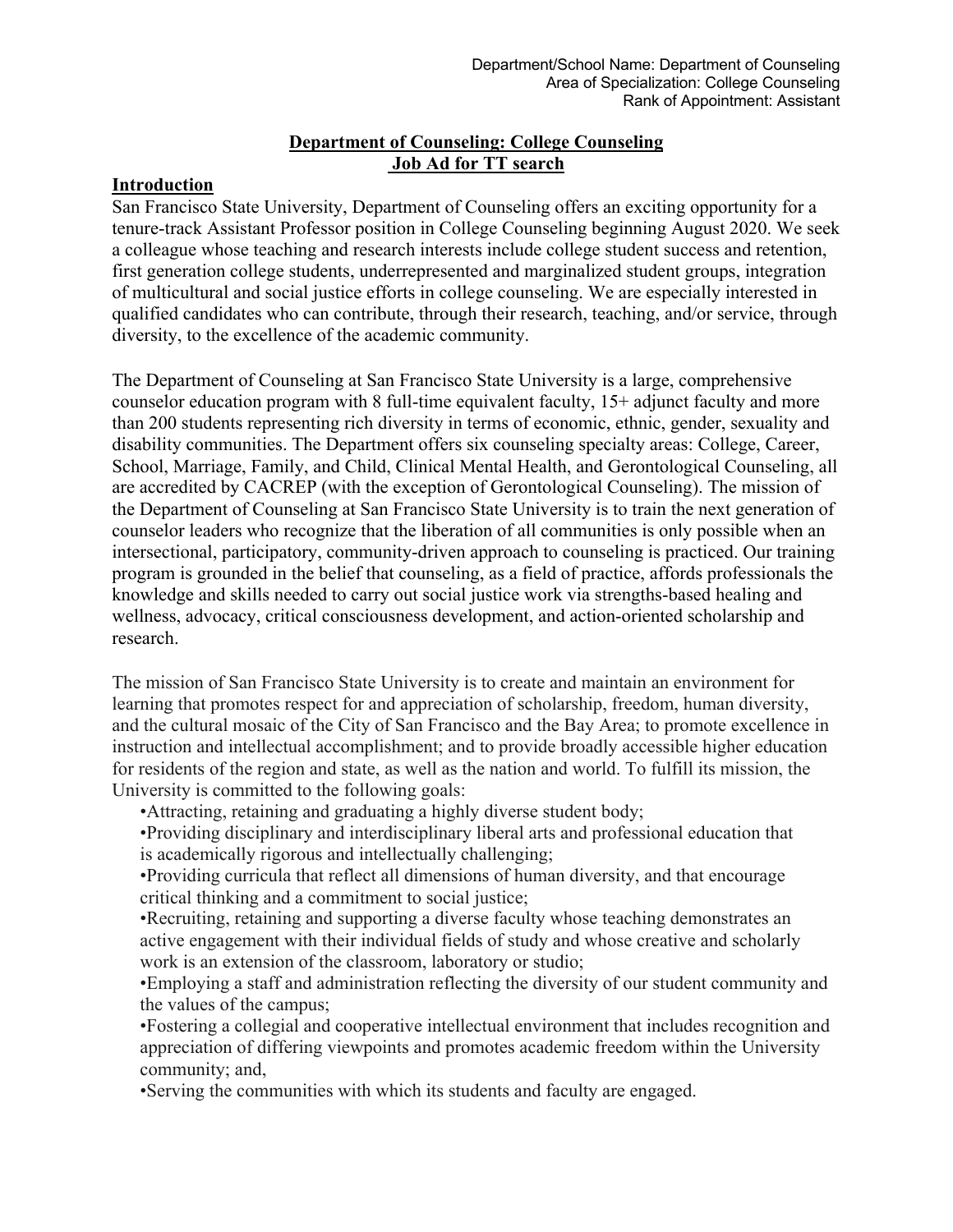**Responsibilities**: The position requires graduate and undergraduate teaching in college, career, and general counseling, including clinical courses and supervision with a commitment to higher education for historically underrepresented groups, mentoring and advising graduate and undergraduate students; leadership in the college counseling specialization; developing an active ongoing scholarship program in one's area of specialty; collaborating with university student service organizations and university leaders regarding college counseling and student success issues; and, engaging in ongoing committee and service assignments. Detailed position description is available at http://counseling.sfsu.edu/

## **Qualifications:**

Required:

- Ph.D. in Counselor Education from a CACREP accredited program. A doctorate degree in Counseling Psychology, College Student Personnel, Higher Education or a related field will also be considered with demonstrated counselor identity and/or experience.
- Terminal degree must be completed by first day of employment.
- Record of working and communicating effectively with colleagues and students

Preferred:

- Record of teaching contributions in the areas of multicultural and social justice particularly related to college student success, including community-based initiatives in higher education; college counseling and student affairs experience and/or career development experience in higher education; undergraduate and graduate teaching experience in student success and counseling related courses; potential for program and/or departmental leadership; scholarly and research publication.
- Demonstrated ability to teach courses in the areas of college and career counseling as well as general counseling courses.
- Active record of scholarship/creative activity related to their specialty area (e.g., college student success, college counseling, career counseling, college student development, career development) and evidence of external support or the potential for external funding of these activities. Excellence in teaching and scholarship as well as potential for securing external funding must be demonstrated.
- Work experience in student support programs and/or career services in higher education; experience in multicultural settings; and potential for program and/or departmental leadership.
- Demonstrated ability to incorporate inclusion, diversity, and educational equity in teaching, and/or scholarship/creative works
- Experience teaching and working closely with students from historically underrepresented communities especially those representing a large, diverse student body (inclusive of sexual orientation, ethnic groups, gender identity, social class, and disability status).
- Record of contributing to collegial, supportive and collaborative work environments